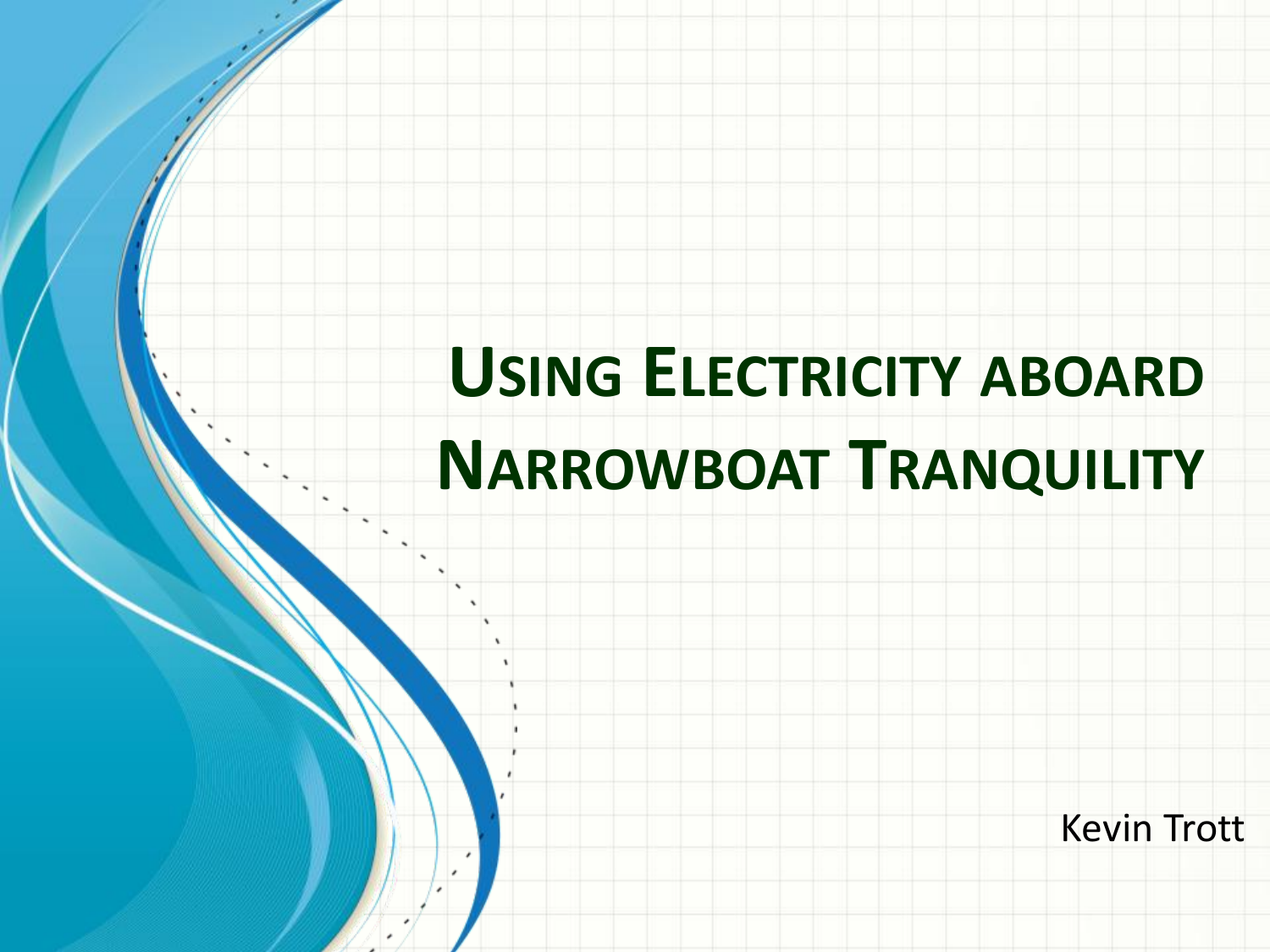## Overview

In this presentation we will look at the dangers of electricity and how to avoid them, the how's why's and wherefores of operating the systems and maintaining them, some do's and don'ts about the engine and a little on generating electricity.

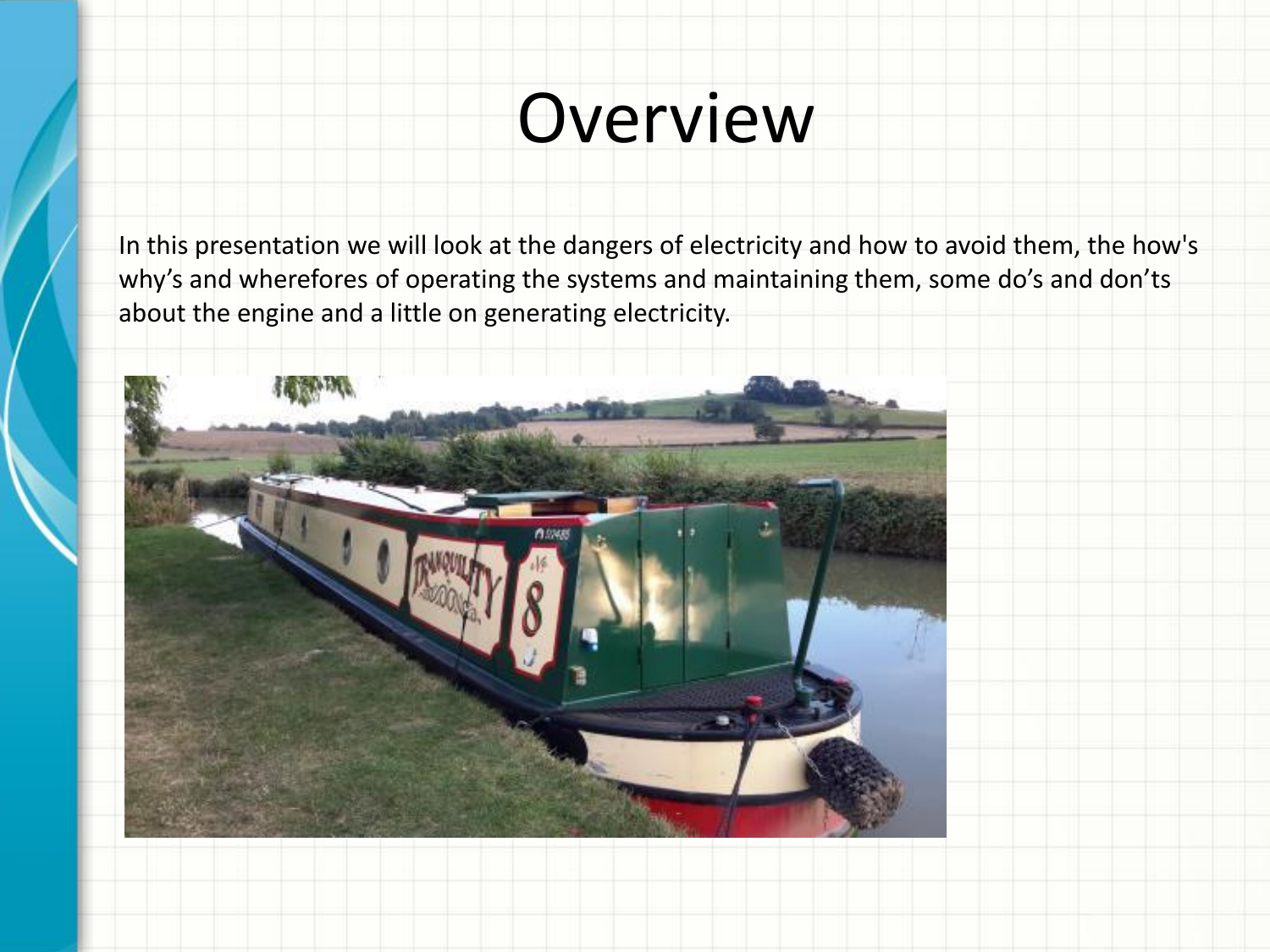### Be Safe

The dangers of electricity aboard any vessel are much the same as they are in the home and all the precautions taken at home also apply to Tranquility. Asked which is most dangerous, 230 volt AC mains or 12 volt DC, the reply is they are both equally as dangerous but for different reasons.

With 230 volts AC the dangers are mainly from electric shock possibly resulting in death, yes, it's that serious, but there are precautions that can be taken, for example by using a residual current circuit breaker (RCCB) in the line. It will not stop you getting a shock if you touch a live conductor or faulty appliance casing, but it will cut the supply quickly enough to help prevent a fatality.

It is unlikely that 12 volts DC would give you a shock therefore is deemed to be safe. This is not the case as it is dangerous for very different reasons. The greatest risk from 12 volt DC is short circuit which, if not protected, can quickly result in a serious fire. Many people believe that a fuse is there to protect the appliance, actually it is primarily there to protect the wiring leading to the appliance. If you were to short just one of Tranquility's batteries by placing a spanner across the terminals (NEVER DO THIS TO ANY BATTERY) there would be more than enough amps being discharged to weld steel, in fact the spanner would instantly weld itself to the terminals and become red hot within seconds. With this severe rate of discharge the battery may explode splashing acid all around. So you can see how it is vitally important that all 12 volt DC circuitry is protected with a fuse of the correct rating.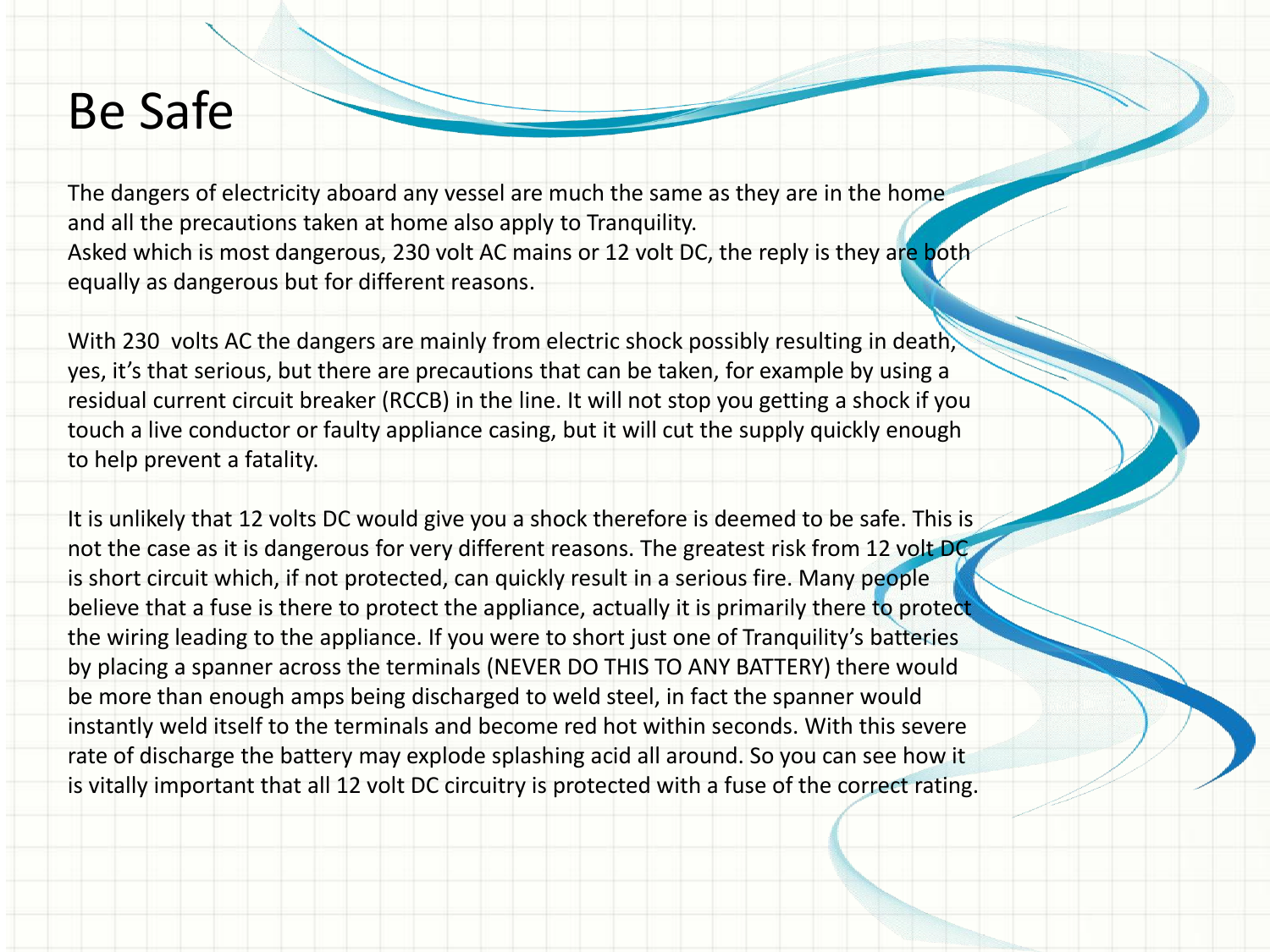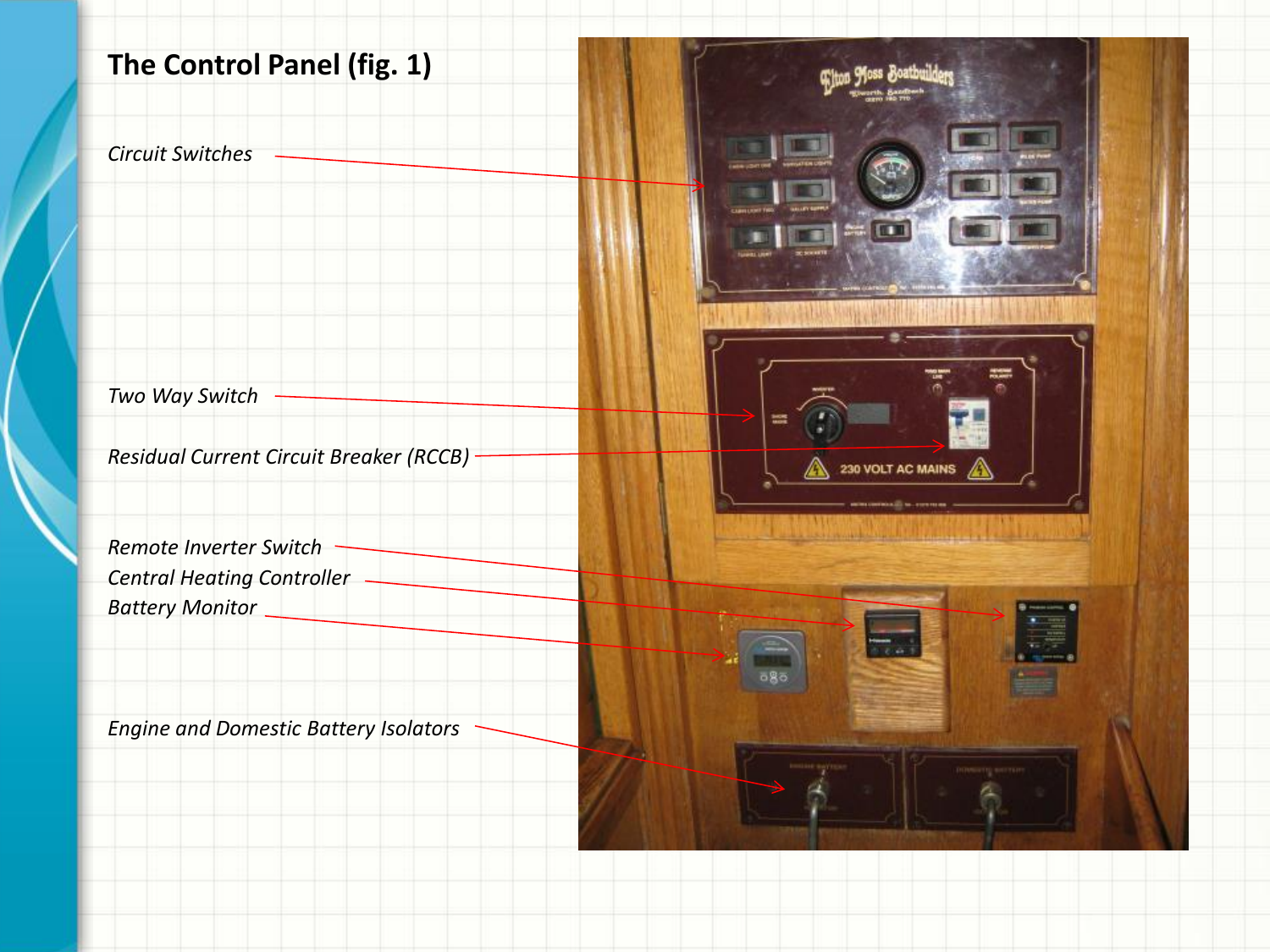#### The Inverter

This device converts 12 volts DC to 230 Volts AC and supplies the ring main via the two way switch. Use this method of producing energy whenever shore line is not available as it is less costly regarding diesel and is much less noisy. However, it is recommended to run the engine if for example, it is planned to watch the TV for say four hours in the evening, in which case run the engine for the first two, (see notes below) keeping the batteries charged, then switch it off and use the inverter on its own for the remaining two. This will leave enough energy in the domestic batteries for use in the morning. It is also recommended to switch off the inverter and turn the fridge down to No. 1 over night to conserve energy. The fridge uses 12 volts DC direct from the domestic batteries.

The washing machine/tumble dryer can be used from the inverter, however the engine must be running to maintain a charge in the domestic batteries. It is recommended that nothing else is to be in use when using the washer/dryer and that the engine revs are set to just above tick-over. This also applies to the Vacuum cleaner and Microwave oven.

To use the inverter turn the two way switch to "INVERTER" and switch it on at the remote switch (Fig. 1), ensure the lever on the RCCB is in the up position and observe the orange neon is illuminated. The ring main is now live and ready to use.

#### NOTES:-

- The engine doesn't need to be running to use the inverter, but if it is then it's maintaining a charge in the domestic batteries.
- Always run the engine if high consumption appliances are used e.g. Washing machine, Vacuum cleaner, Microwave oven etc.
- Do not run the engine after 8:00pm after which a statutory noise nuisance order comes into effect.
- Always switch off the inverter when connected to Shore Line.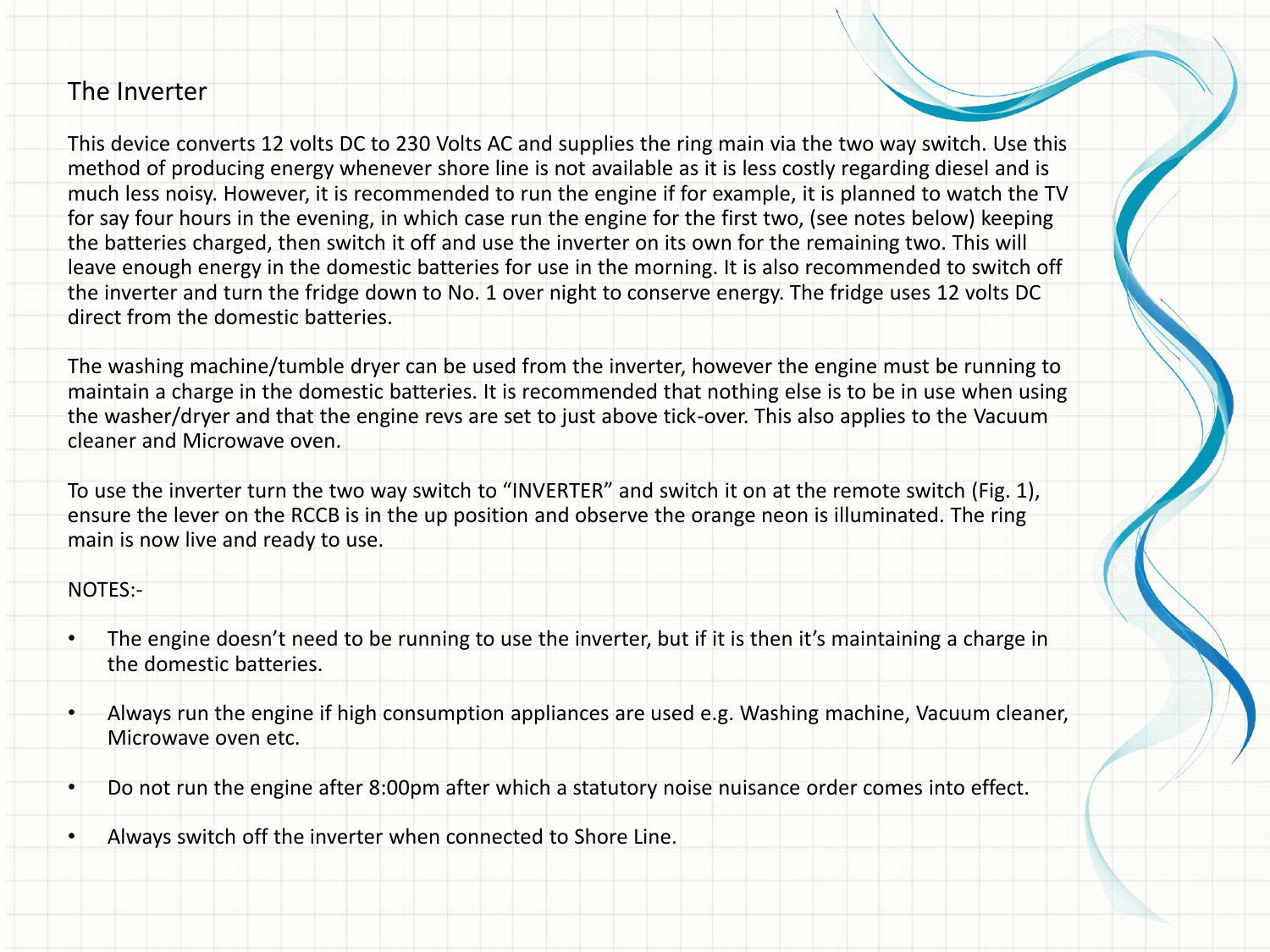### The Inverter Control



**The switch should be left in the ON position at all times. Control is via the remote switch also featured in Fig.1.**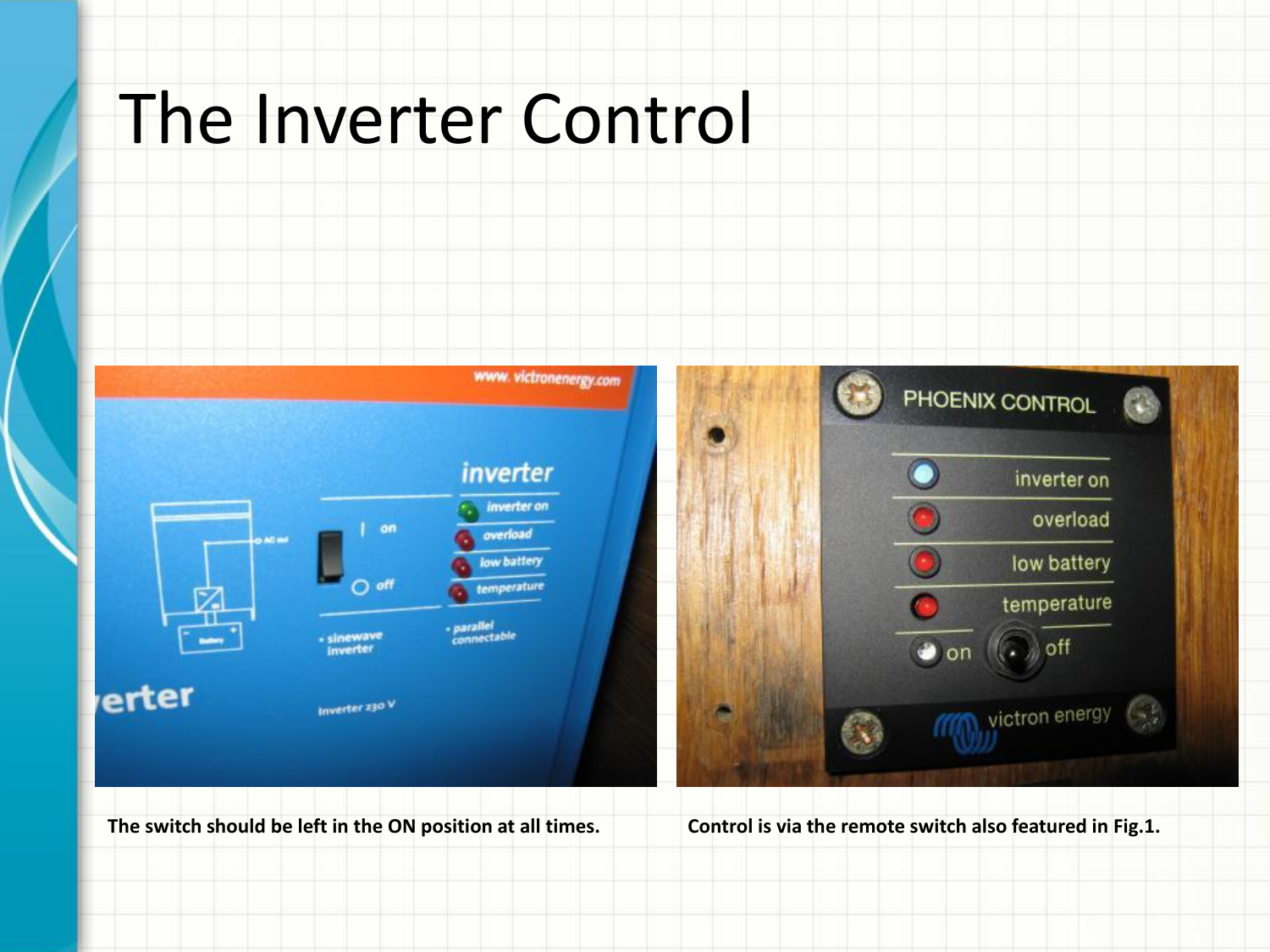#### Shore Line

This will negate the necessity to use the inverter and must be used when Tranquility is moored in the marina. Firstly ensure the two way switch is turned to "SHORE" and the engine is switched off before connecting to the supply bollard. Plug in the correct end of the shore line into the blue receptor on the rear of Tranquility, then connect the other end to the bollard. It must be done this way around, otherwise you could be walking around on the jetty with a live cable in your hand. Check the RCCB lever is up and the orange neon is illuminated, the ring main is now live and ready for use. All the appliances aboard Tranquility can be used from the shore line.

If you have connected the shore line correctly and have no power, check the RCCB on the bollard. Open each flap until you find a lever in the down position and place it in the up position. If there is still no power, contact the marina office.

Once connected, the mains battery chargers will commence charging the domestic pack and the starter motor battery. No adjustment is necessary to either charger, they are fully automatic and can safely be left connected for months at a time.

If you were to inadvertently switch on the engine while connected to the shore line, in theory the batteries would be being charged from both the mains chargers and the engine's alternators. This isn't the best situation and a relay has been installed to switch off the mains supply to the battery chargers when the ignition switch is turned on.

Note:-

The TV is both 12 volts DC and 240 volts AC. When connected to the shore line it is advisable to use the 240v AC adapter and only use the 12v DC adapter when away from shore mains supply. In other words it is best not to run the TV from the inverter.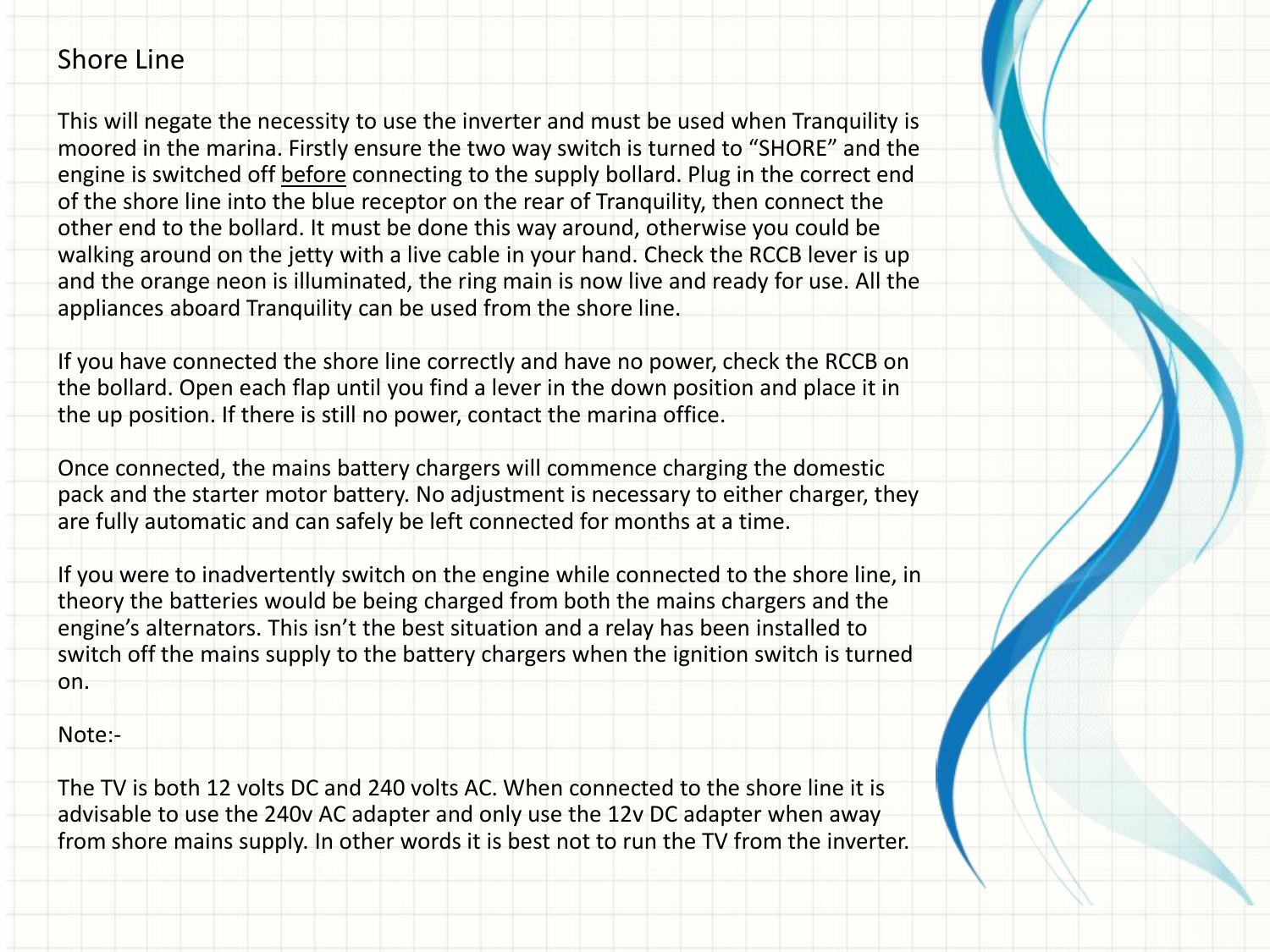## About Generating Electricity

Electricity is made by passing a conductor through a magnetic field. Very small amounts of energy are produced depending on the strength of the magnetic field, the speed of the conductor as it passes through the magnetic field, the size of the conductor and the number of connected conductors.

A generator produces Alternating Current (AC). As the conductor moves into the magnetic field, the current travels firstly in one direction and as it passes out of the magnetic field, it travels in the opposite direction. This is caused by the conductor passing through opposing poles of the magnet. In household mains supply this occurs at a rate of 50 times every second and this is known as Hertz or abbreviated to Hz. When this rate is multiplied by 60 (seconds in a minute) the result is 3,000 revolutions per minute of the generator.

If the conductors were coiled up, increasing the length of the conductor within the generator, more of the conductor can pass through the magnetic field in one pass generating more energy. Further, if three coils were fitted in the generator, then three phase (3ph) electricity would be generated. These phases can be used separately to drive e.g. a single phase motor in a vacuum cleaner or all together to drive e.g. a three phase motor in an industrial compressor.

Single phase is used mainly in domestic applications and three phase is used for heavy industrial applications such as compressors, furnaces, lathes, milling machines etc.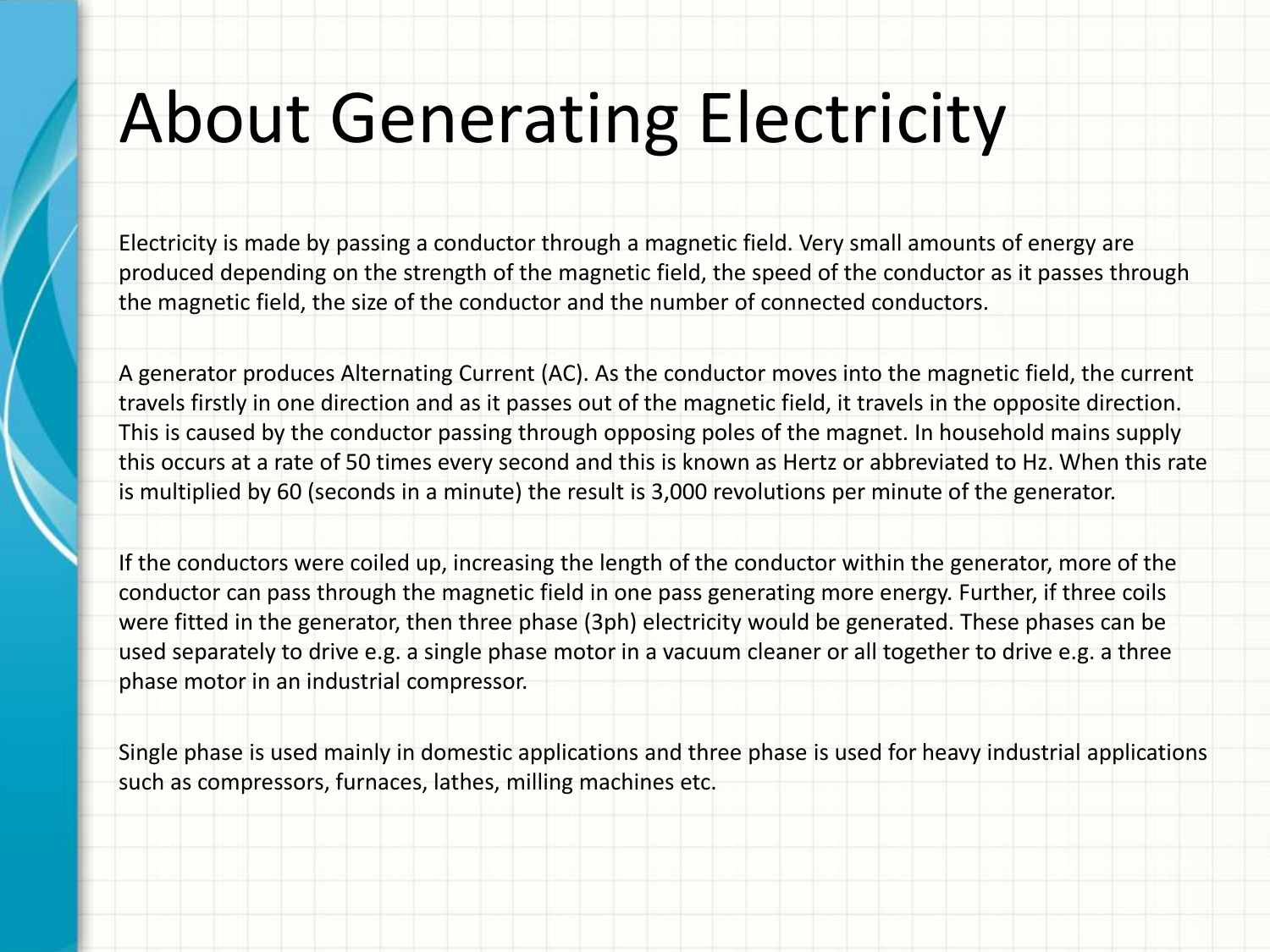### In a Nutshell…

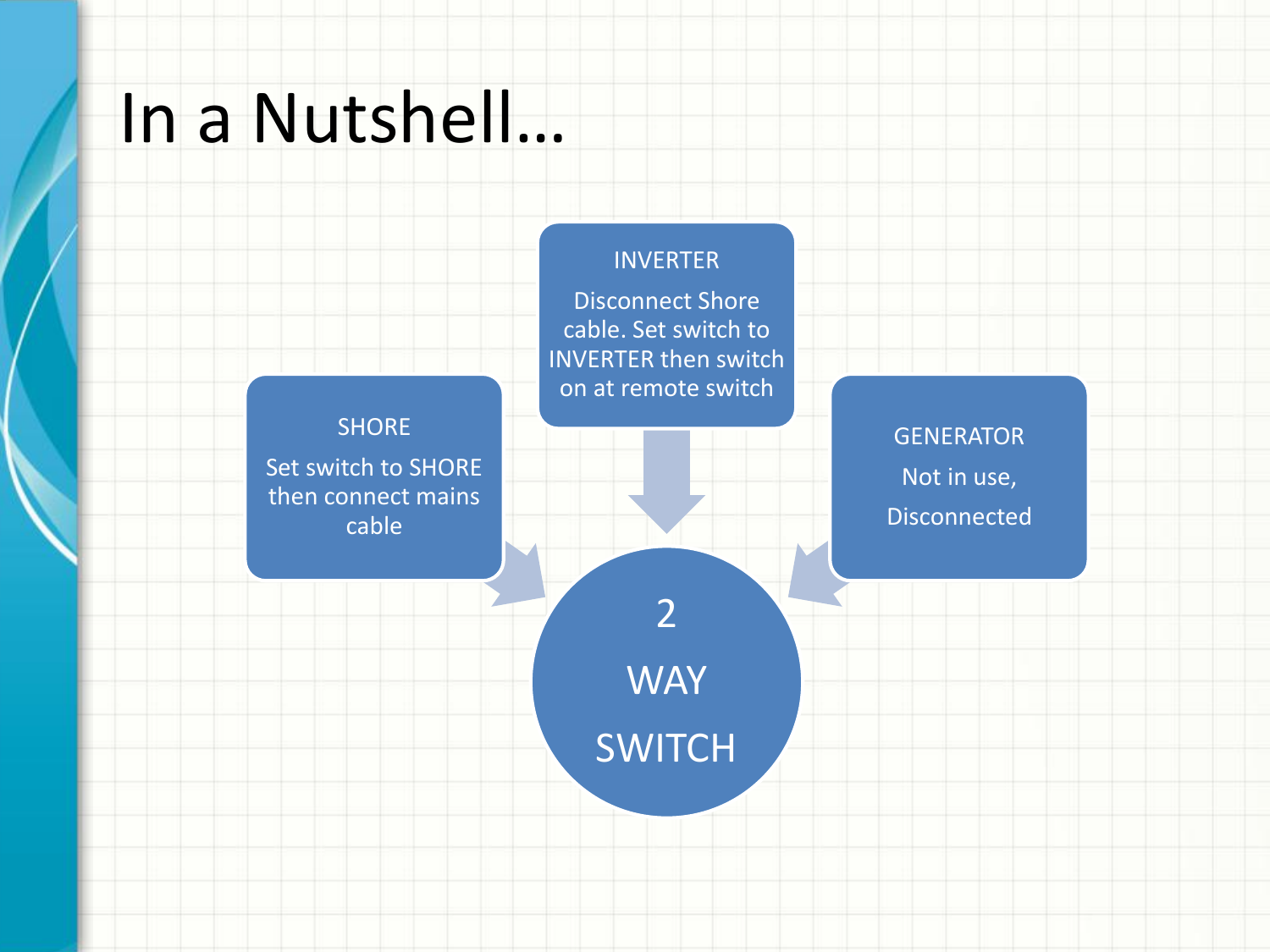### Basic Wiring Diagram